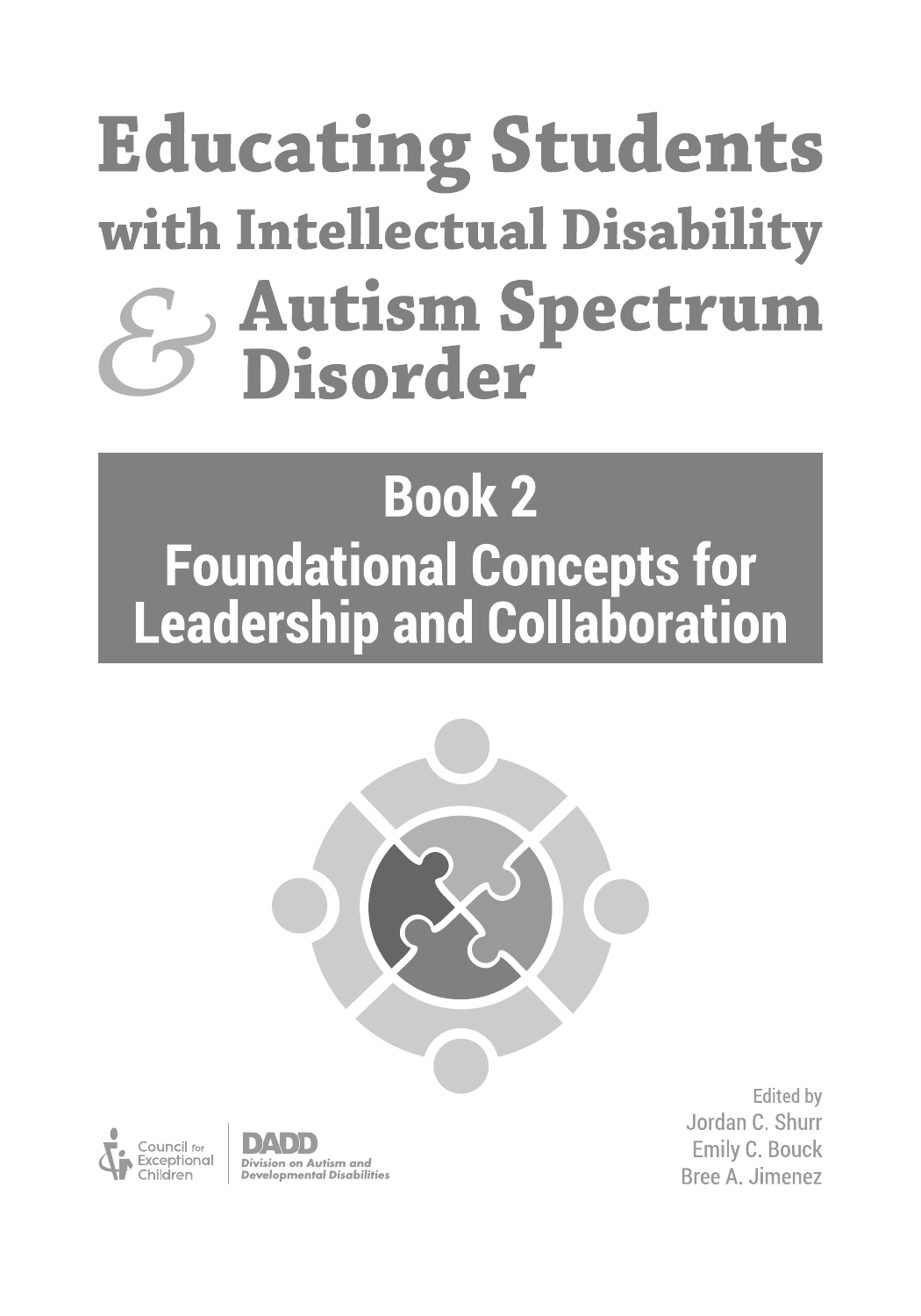### **Contents**

| Introduction<br>Jordan C. Shurr, Emily C. Bouck, and Bree A. Jimenez |  |
|----------------------------------------------------------------------|--|
| <b>Chapter 1</b>                                                     |  |
| Teacher Leadership and Advocacy                                      |  |
| Robin Drogan, Darlene E. Perner, and Jordan C. Shurr                 |  |
| <b>Chapter 2</b>                                                     |  |
| 27<br><b>Collaborating With Colleagues</b>                           |  |
| Ginevra R. Courtade and Robert C. Pennington                         |  |
|                                                                      |  |
| <b>Chapter 3</b>                                                     |  |
| Working With Paraprofessionals<br>47                                 |  |
| Aleksandra Hollingshead and Brenda L. Barrio                         |  |
|                                                                      |  |
| <b>Chapter 4</b>                                                     |  |
| <b>Collaborating With Families</b><br>73                             |  |
| Sheida K. Raley and Karrie A. Shogren                                |  |
| <b>Chapter 5</b>                                                     |  |
| <b>Working With Diverse Students</b><br>97                           |  |
| Kelly M. Carrero, Diana Baker, and Marcus C. Fuller                  |  |
|                                                                      |  |
| <b>About the Authors</b><br>121                                      |  |
|                                                                      |  |
|                                                                      |  |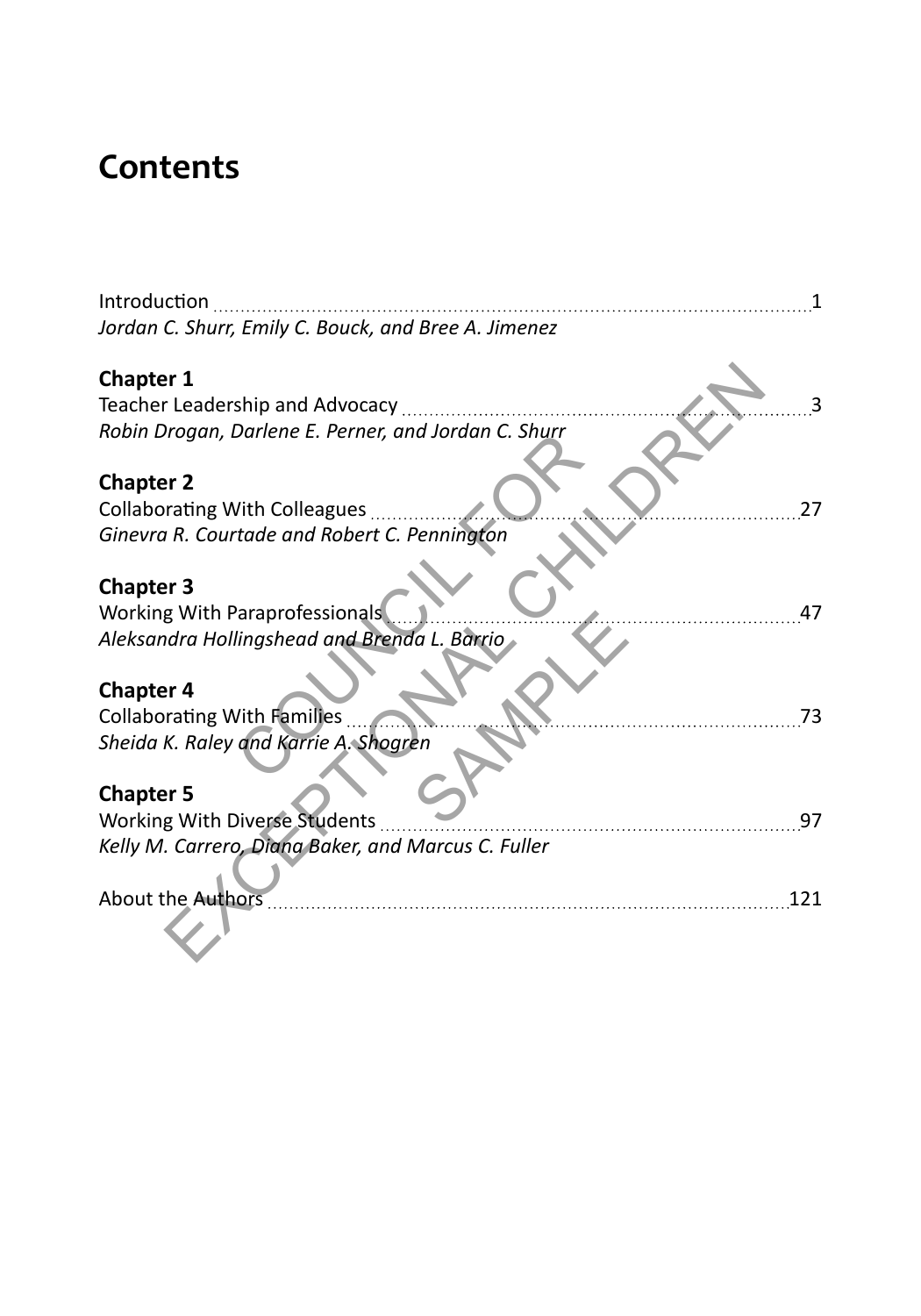#### **Introduction**

*Jordan C. Shurr, Emily C. Bouck, and Bree A. Jimenez*

Teaching students with autism spectrum disorder (ASD) and intellectual disability (ID) is a multifaceted job with many variable and intersecting roles that must be filled. This second book in the *Educating Students With Intellectual Disability and Autism Spectrum Disorder* series addresses the primary foundational concepts which steer the profession; the chapters that follow focus on teacher leadership and advocacy, collaborating with colleagues, working with paraprofessionals, collaborating with families, and working with diverse students.

Each of these chapters describes foundational concepts through relevant examples, provides an overview of current research-based practices, includes templates for self-assessment and program review, addresses teacher learning, and illustrates the content via case studies. In Chapter 1, "Teacher Leadership and Advocacy," Drogan, Perner, and Shurr discuss how the definition of *teacher leadership* aligns with the typical duties of teachers serving students with ASD and ID. Although the idea for teacher leadership has been around for quite some time, it is becoming more evident that this role generally reserved for veteran teachers is actually expected of many special education teachers on Day One. Recognizing the necessity of such leadership skills, the authors provide practical and researchbased strategies for improving teacher leadership in the classroom, school, and community for the benefit of students, families, and the profession at large. Profession; the chapters that follow focus collaborating with colleagues, working<br>th families, and working with diverse studes<br>ese chapters describes foundational cor-<br>ides an overview of current research-b<br>self-assessment his second book in the *Educating Students With Intellectual Disability*<br>Spectrum Disorder series addresses the primary foundational conce<br>sere the profession; the chapters that follow focus on teacher leader<br>vocacy, colla d Shurr discuss now the<br>ties of teachers serving s<br>adership has been around<br>is role generally reserved<br>aducation teachers on<br>lls, the authors provide p<br>cher leadership in the cl<br>nts, families, and the pro<br>colleagues." delv

Chapter 2, "Collaborating With Colleagues," delves into this critical area. Special education teams work together on a daily basis for the benefits of students, and team members have varied backgrounds, training, and expertise. It is essential for teachers of students with ID and ASD not only to embrace collaboration as essential, but also to seek opportunities for continual growth and advancement. Courtade and Pennington provide numerous research-based tips for building and improving meaningful and productive partnerships with general education teachers, related service providers, administrators, and other colleagues.

In Chapter 3, Hollingshead and Barrio paint a picture of successful paraprofessional–teacher partnerships. It is essential for teachers of students with ASD and ID to gain the necessary skills to best utilize this powerful support system. In addition to presenting research-based practices for positive and effective supervision, the authors provide a variety of templates, tools, and examples for teachers to use in skill building and to further their effective practice.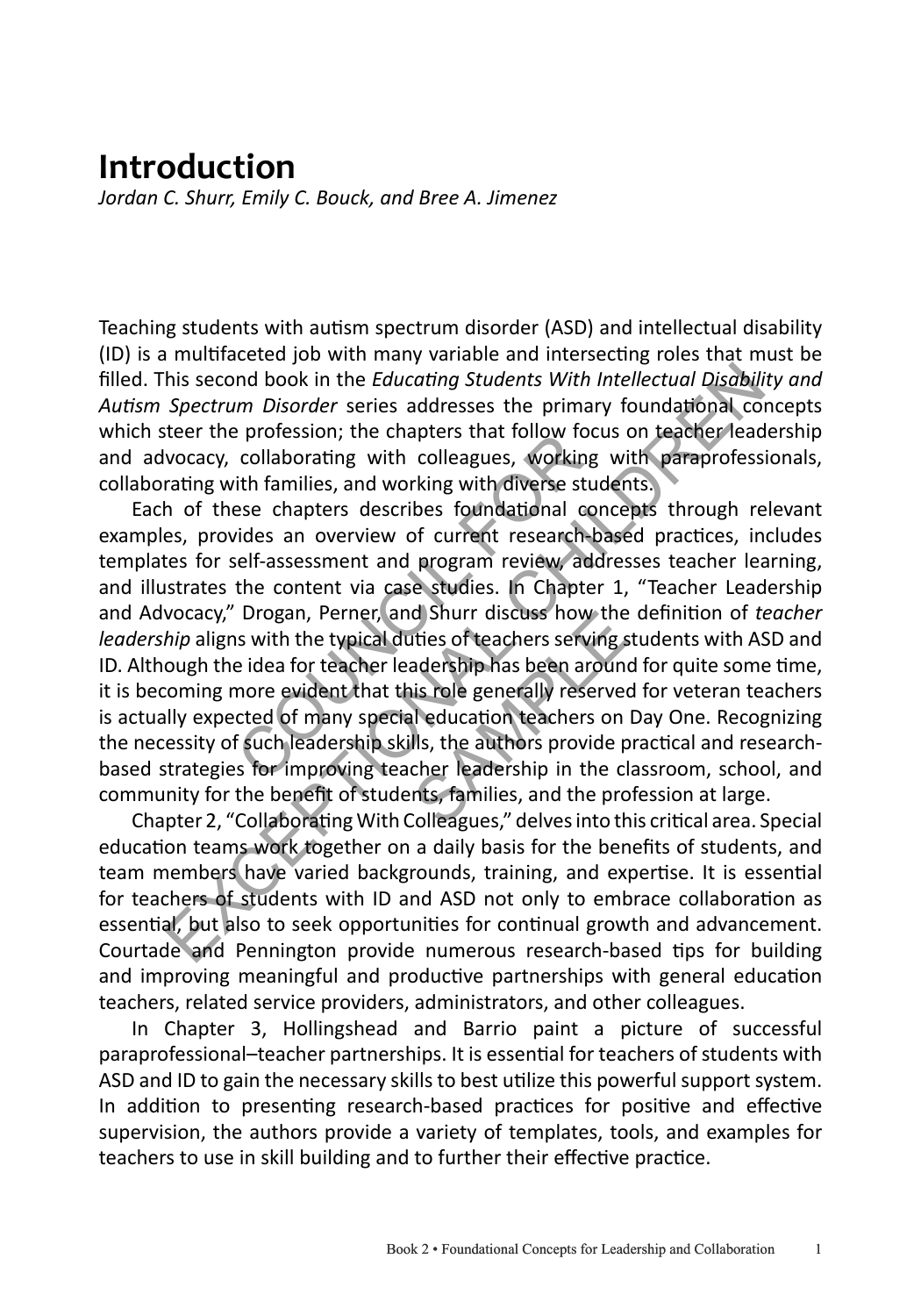In Chapter 4, Raley and Shogren focus on collaboration between teachers of students with ASD and ID and their families. The authors appropriately note the changing demographics of the contemporary family makeup and the need for a suitable framework for understanding and addressing relevant partnerships. In addition, they dive into the unique challenges and needs that families face and what teachers can do to benefit families and ultimately improve student outcomes.

Finally, Chapter 5 describes the essential concepts and activities related to working with students from diverse backgrounds, using broad frameworks such as culturally responsive teaching to further understanding of the elements of responsive practice as well as best practices for implementation. In "Working With Diverse Students," Carrero, Baker, and Fuller include assessments that can be used to identify strengths of individuals and programs, and identify topics for future attention in the area of teaching diverse students with ASD and ID.

*Foundational Concepts for Leadership and Collaboration* is intended to serve as a spring board for the following books in this collection, which are focused on instructional content. Whereas content could be thought of as the pathway or road in instruction, the foundational concepts presented here are the engine which makes the trip possible. Tips for effective, efficient, and most importantly engaging and compassionate service are provided for a smoother trip. Enjoy the ride. al Concepts for Leadership and Collab<br>al Concepts for Leadership and Collab<br>ing board for the following books in th<br>tructional content. Whereas content cou<br>ad in instruction, the foundational conce<br>ch makes the trip possib Students," Carrero, Baker, and Fuller include assessments that can be used that the titly strengths of individuals and programs, and identify topics for full trivial strengths of individuals and programs, and identify topi SAMPLE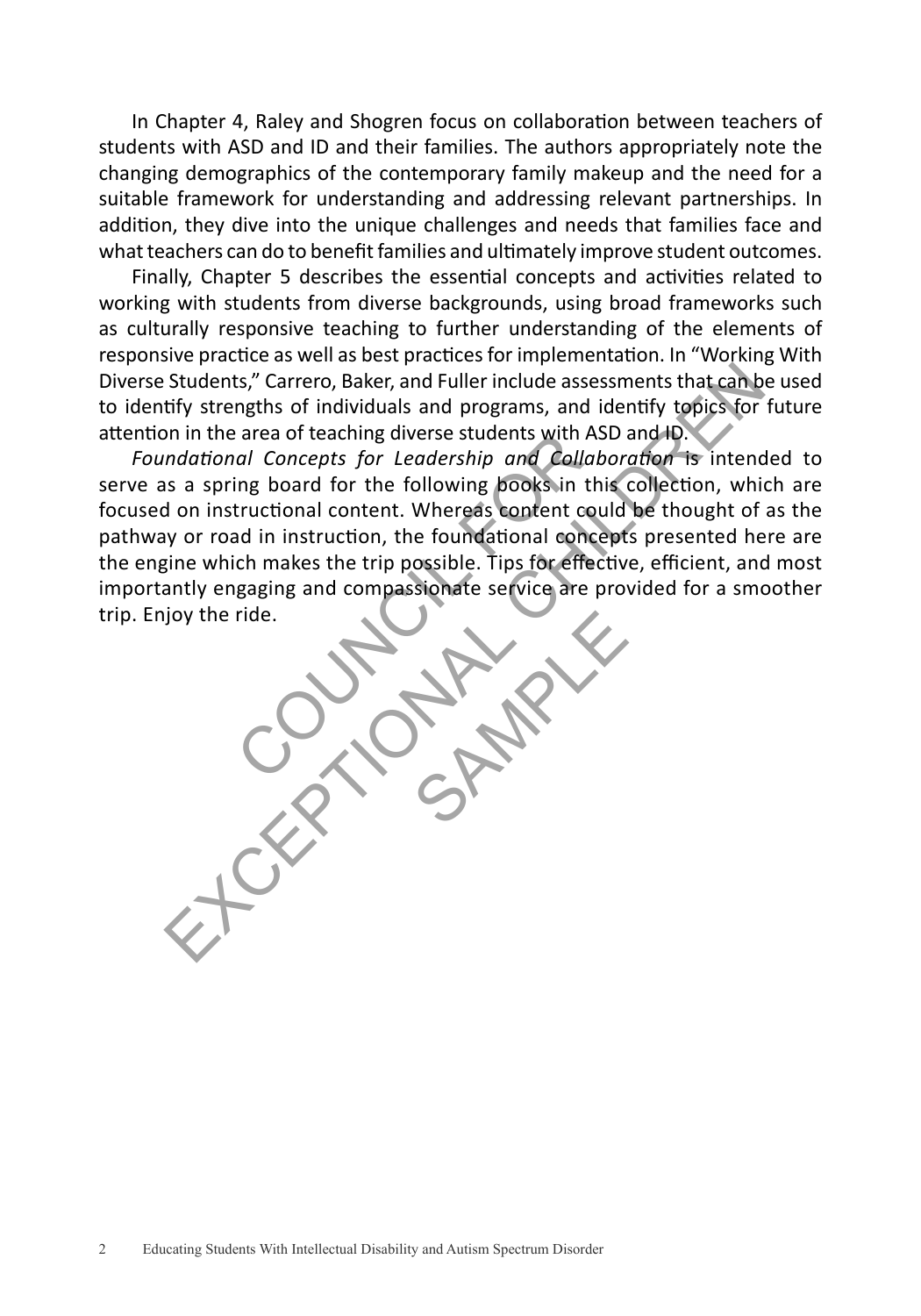## **CHAPTER 1**

#### **Teacher Leadership and Advocacy**

*Robin Drogan, Darlene E. Perner, and Jordan C. Shurr*

**A** *leader* is someone who is able to bring people together to work toward a  common cause or goal, exerting influence and expressing a vision that enables a group to move from one position or activity to another (Avolio, Walumbwa, & Weber, 2009; Halliman, 2014; Winston & Patterson, 2006). Teachers have been traditionally viewed merely as presenters of content; their daily duties include direct instruction, facilitating content understanding, and coaching students (Wiggins & McTighe, 2007). However, they also manage classroom environments, plan for instruction, assess student progress, and maintain professionalism in interactions both within and outside of school (Strange, 2007). The term *teacher leadership*, although defined in different ways, generally refers to a teacher who has a positive influence on the community, school, and or classroom (Barth, 2007; Wilson, 2016). Although not all teachers are leaders, those who are can have extraordinarily constructive influences on their students, schools, communities, and the profession at large. From one position or activity to anothe<br>Halliman, 2014; Winston & Patterson, 200<br>ewed merely as presenters of content; tl<br>on, facilitating content understanding,<br>Fighe, 2007). However, they also manage com, assess student der is someone who is able to bring people together to work towar<br>mmon cause or goal, exerting influence and expressing a vision that ena<br>
to move from one position or activity to another (Avolio, Walumbwi<br>
2009; Halliman, Frent ways, generally re<br>munity, school, and or class<br>achers are leaders, tho<br>lices on their students, s<br>swiledge and capabilities<br>t education are often u<br>lugh teaching primarily condexperience of a teach

The full extent of a teacher's knowledge and capabilities regarding the practice of teaching and their beliefs about education are often unrealized beyond the classroom (Helterbran, 2010). Although teaching primarily centers around student instruction, the skills, knowledge, and experience of a teacher can create systemic and meaningful change both within and outside of the classroom (Barth, 2007). Teachers can share their expertise to benefit school practice, the community at large, and public policy. When teachers use their professional knowledge and skills to exert influence beyond the classroom, either formally or informally, they exhibit teacher leadership. Traditional examples of teacher leadership include teachers serving in formal leadership positions such as department chairperson or an instructional coach. Yet, teacher leadership is not bound to a named title; it is inherent in the ability to recognize a need and work collaboratively to seek and enact a solution beyond the confines of one's own classroom (Helterbran, 2010).

Having teachers act in positions of leadership is not an entirely new concept, although administrators typically have been viewed as the ultimate authority within a school and therefore hold the primary responsibility for both designing and facilitating school reform (Lowery-Moore, Latimer, & Villate, 2016), as well as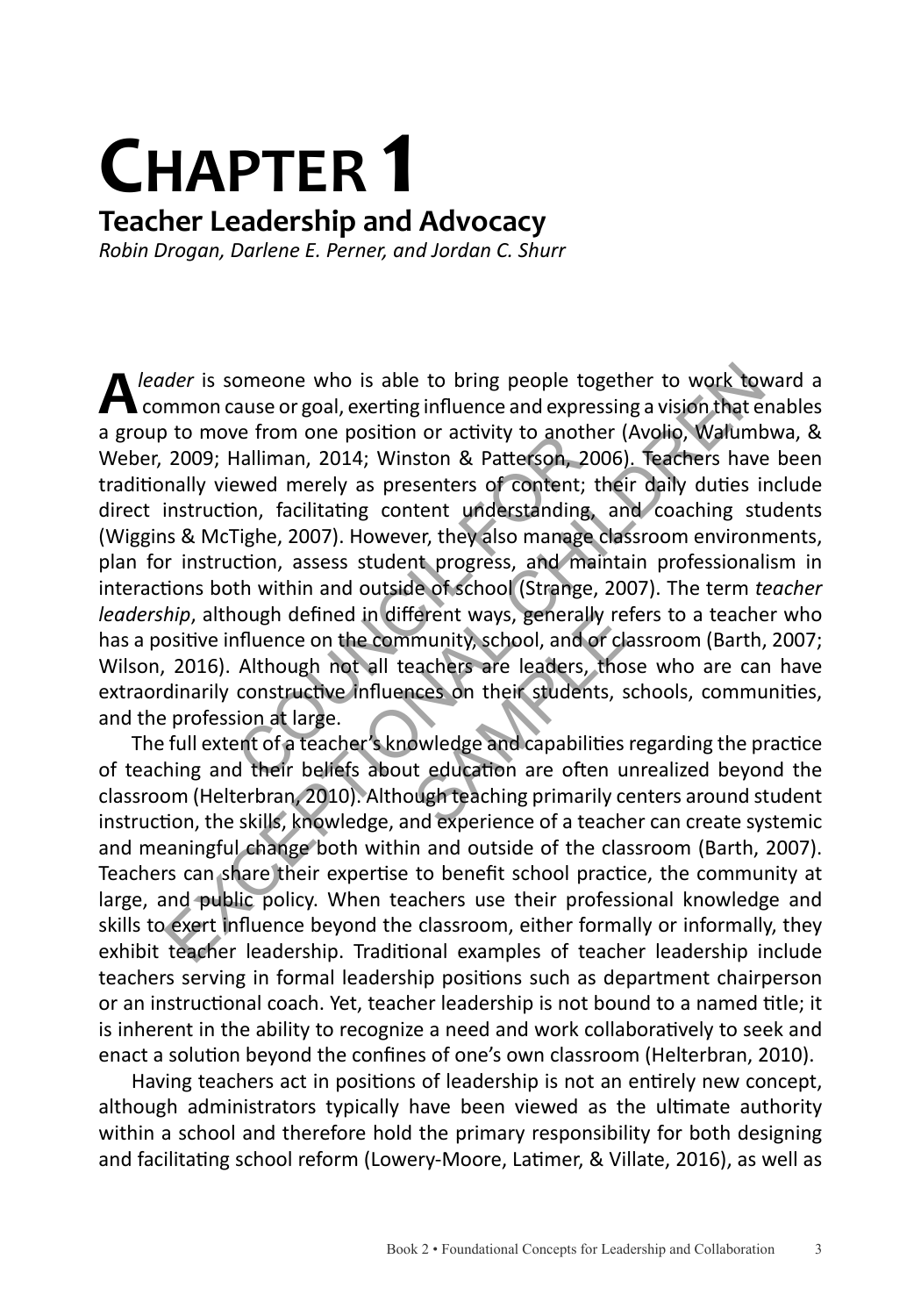## **CHAPTER 2**

#### **Collaborating With Colleagues**

*Ginevra R. Courtade and Robert C. Pennington*

The planning and delivery of special education services under the Individuals<br>With Disabilities Education Act (IDEA, 2006) requires effective collaboration among parents, students, and a team of professionals across a range of disciplines. This team of stakeholders is often charged with planning assessments; identifying relevant goals; selecting appropriate accommodations or adaptations; and designing plans for intervention, transition, and the delivering related services (Cramer, 2006). Unfortunately, many beginning special educators may be unprepared to navigate the complexities of collaboration, especially in the context of working with professional colleagues (White & Mason, 2006). As a result, they may fail to capitalize on the diverse skills and perspectives that others bring to an education program. Is students, and a team of professionals acro<br>akeholders is often charged with planning<br>considers is often charged with planning<br>for intervention, transition, and the de-<br>individually many beginning speed<br>avigate the compl

Research has demonstrated that improvement in both teacher and student performance is related to successful collaborative opportunities (Louis, Kruse, & Marks, 1996; Ronfeldt, Farmer, McQueen, & Grissom, 2015; Walther-Thomas, 1997). Positive collaboration experiences also can help special education staff overcome feelings of marginalization within their school or district and may lead to a higher rate of retention (Jones, Youngs, & Frank, 2013; Louis et al., 1996). In 2015, the Council for Exceptional Children (CEC) engaged in a collaborative process to update its special educator preparation standards. These standards include Initial Preparation Standards (2018) that define "what a candidate must know and be able to do to begin teaching" and are indicative of what high-quality teacher preparation programs should include in their teacher training, including resulting outcomes for graduates. Five of these seven standards address collaboration, either in the standard itself or within the supporting explanation (see Table 2.1). Accordingly, successful teacher candidates should be able to collaborate with general educators, related service providers, families, personnel from community agencies, and individuals with exceptionalities to engage, support, instruct, and assess their students. planning and delivery of special education services under the Individ<br>
h Disabilities Education Act (IDEA, 2006) requires effective collabora<br>
parents, students, and a team of professionals across a range of disciplin<br>
mor Skills and perspectives t<br>at improvement in both<br>ul collaborative opporture<br>cQueen, & Grissom, 20<br>riences also can help sp<br>on within their school or<br>, Youngs, & Frank, 2013;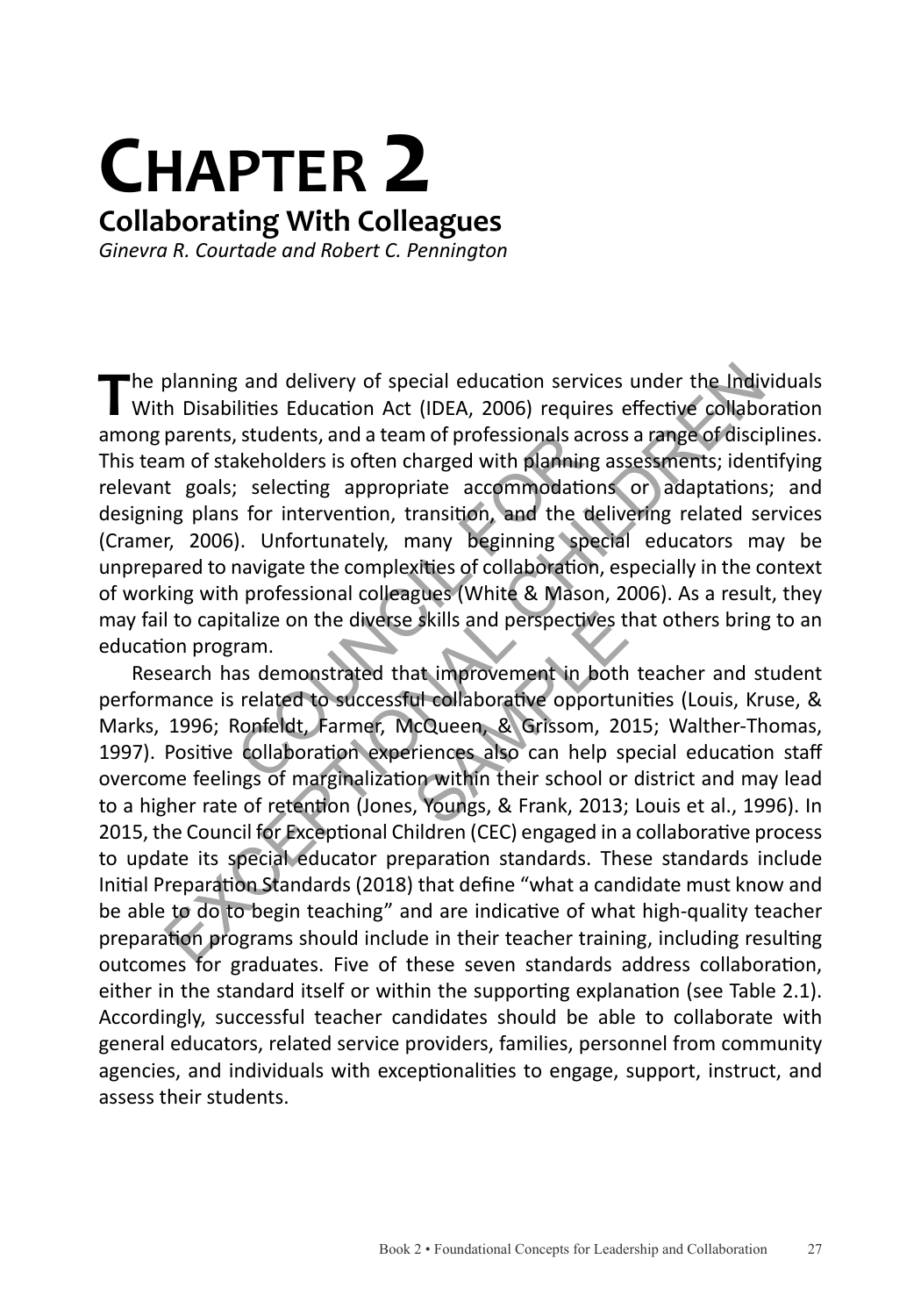### **CHAPTER 3 Working With Paraprofessionals** *Aleksandra Hollingshead and Brenda L. Barrio*

**S**pecial educators as well as students with disabilities rely on support from  paraprofessionals throughout the school day. Paraprofessionals—also called instructional assistants, paraeducators, teacher assistants, or classroom aides are tasked with supporting students in multiple areas, ranging from self-care to one-to-one instructional support (Fisher & Pleasants, 2012; Giangreco & Broer, 2005). According to the National Center for Education Statistics (NCES, 2016), special education paraprofessionals outnumbered special education teachers by about 30,000, with a total of 400,000 paraprofessionals employed nationwide. This is an increase of over 150% since the year 2000, when only approximately 250,000 paraprofessionals worked in the United States (Carlson, Brauen, Kline, Schroll, & Willig, 2002). In the latest data, according to the U.S. Bureau of Labor Statistics (2018), a little over 1 million paraprofessionals currently work in elementary and secondary schools, and this number is expect Statistics (2018), a little over 1 million paraprofessionals currently work in elementary and secondary schools, and this number is expected to increase by 8% in the next 10 years. Carter, O'Rourke, Sisco, and Pelsue (2009) provided a snapshot of paraprofessionals who work with students with disabilities. In their survey of 77 schools, roughly three quarters of paraprofessionals in special education worked with students with intellectual disability (ID) or autism spectrum disorder (ASD). In addition, the researchers found that 97% of the paraprofessionals provided one-to-one instruction on a daily or weekly basis (Carter et al., 2009). It is clear that paraprofessionals serve a critical role within the educational support system for students with ID and ASD. Therefore, it is imperative to explore the roles, responsibilities, and professional development needs of special education teachers in order to successfully collaborate with paraprofessionals in providing research-based supports. In supporting students in multiple areas, refunctional support (Fisher & Pleasants, 20<br>tructional support (Fisher & Pleasants, 20<br>ng to the National Center for Education<br>on paraprofessionals outnumbered special<br>with a tota ial educators as well as students with disabilities rely on support fiamond strong and throughout the school day. Paraprofessionals strange cional assistants, paraeducators, teacher assistants, or classroom aided with supp

The Individuals With Disabilities Education Act (IDEA, 2006) defines *paraprofessionals* as support personnel who work "under the direction of a certified staff member to support and assist in providing instructional programs and services to children with disabilities or eligible young children" (20 U.S.C. § 6319[g][2]). In other words, paraprofessionals provide instructional, behavioral, and social supports for students with disabilities. These services are provided where the students is, be it in a general or in special education classroom, or other location as indicated in the student's IEP (IDEA, 2006).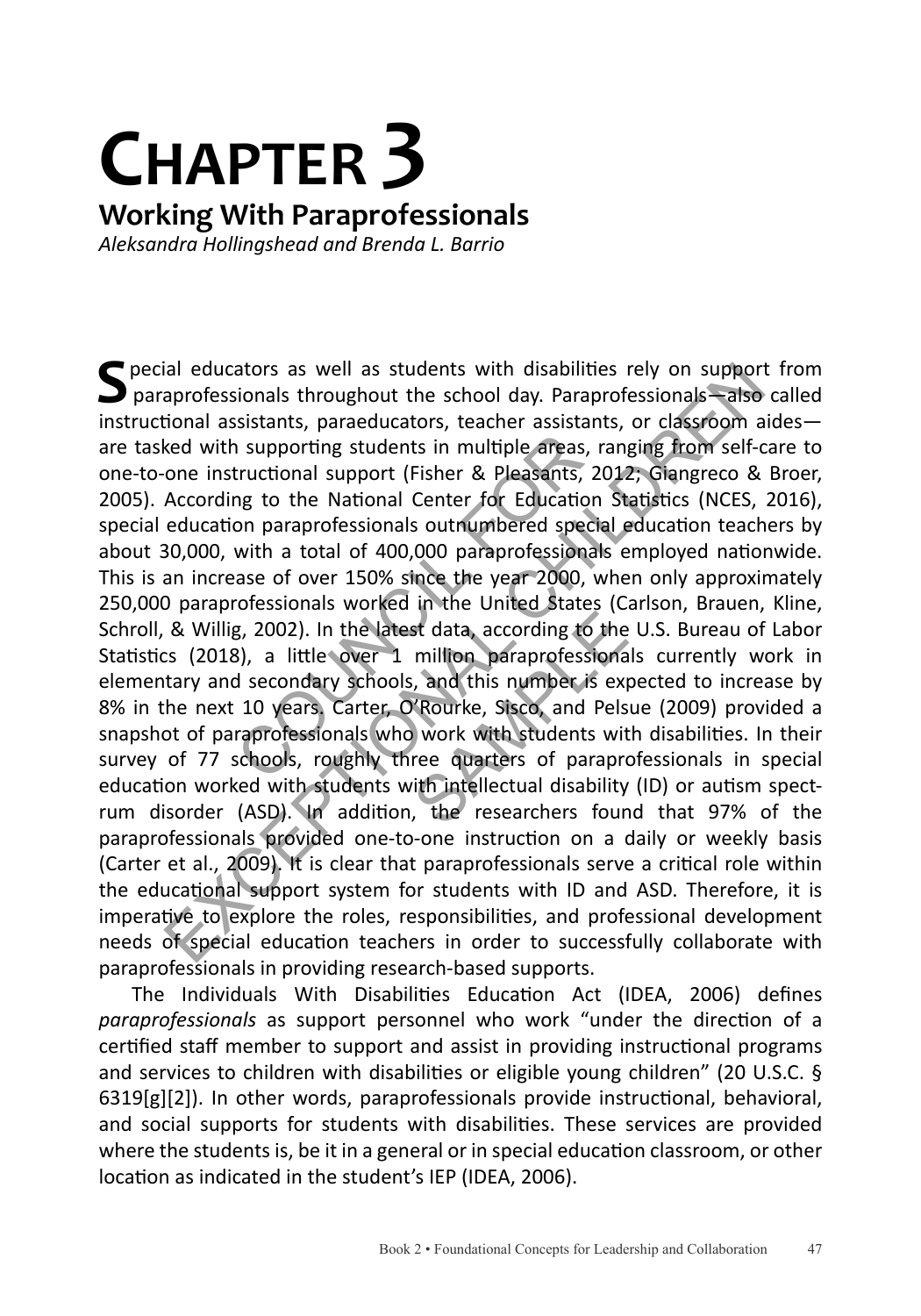## **CHAPTER 4 Collaborating With Families**

*Sheida K. Raley and Karrie A. Shogren*

**F**amilies come in all shapes and sizes—and they look different today than they  $\blacksquare$  did in the past, necessitating updated approaches to building collaboration and family–professional partnerships. For example, in 2016, 68% of children under age 18 lived with two parents in the home, compared to 85% in 1970 (U.S. Census Bureau, 2016). The demographic landscape in schools also has changed. In 2014, the percentage of students enrolled in public elementary and secondary schools who were White was less than 50%, a decrease from 58% in 2004. In contrast, the percentage of students who were Hispanic increased from 19% to 25% during the same time period (McFarland et al., 2017). However, the teaching workforce that supports these children is not nearly as diverse as the student population. In the 2011–2012 school year, 51% of public school students were White, 24% were Hispanic, and 16% were Black. In comparison, 82% of public school teachers were White, 8% were Hispanic, and 7% were Black (National Center for Education Statistics, 2014). In addition to differences based on race or ethnicity, the composition of contemporary families can include parents, siblings, relatives (e.g., aunt, uncle, grandparents), and individuals who are not blood-related. Therefore, before discussing how to collaborate with families in today's diverse climate, it is important to establish the definition of *family*. Essional partitetsings. For example, in 2014<br>The demographic landscape in schools also<br>The demographic landscape in schools also<br>f students enrolled in public elementar<br>te was less than 50%, a decrease from 5<br>of students w ies come in all shapes and sizes—and they look different today than the past, necessitating updated approaches to building collabora<br>ilye-professional partnerships. For example, in 2016, 68% of children un<br>ilyed with two p Fractive as the of public school stude<br>
Section of the SAMP of F<br>
SAMPLE SAMPLE SAMPLE SAMPLE SAMPLE SAMPLE SAMPLE SAMPLE SAMPLE SAMPLE SAMPLE SAMPLE SAMPLE SAMPLE SAMPLE SAMPLE SAMPLE SAMPLE SAMPLE SAMPLE SAMPLE SAMPLE SA

The U.S. Census Bureau (2010) defined a *family* as a group of two people or more related by birth, marriage, or adoption and residing together. However, this definition does not always accommodate current diversity in family structures. About 38% of opposite-sex unmarried couples have a child under age 18 living with them (U.S. Census Bureau, 2016) and over 16% of same-sex unmarried couples have children under age 18 living in the household (U.S. Census Bureau, 2011). There are many contemporary family structures that exist outside of the U.S. Census Bureau definition.

An alternative definition of *family*, and that adopted to guide this chapter, is two or more people who consider themselves a family and perform the typical functions of a family (Turnbull, Turnbull, Erwin, Soodak, & Shogren, 2015). This understanding of family emphasizes the functions people in families perform for one another, rather than a specific family structure. Families with nontraditional